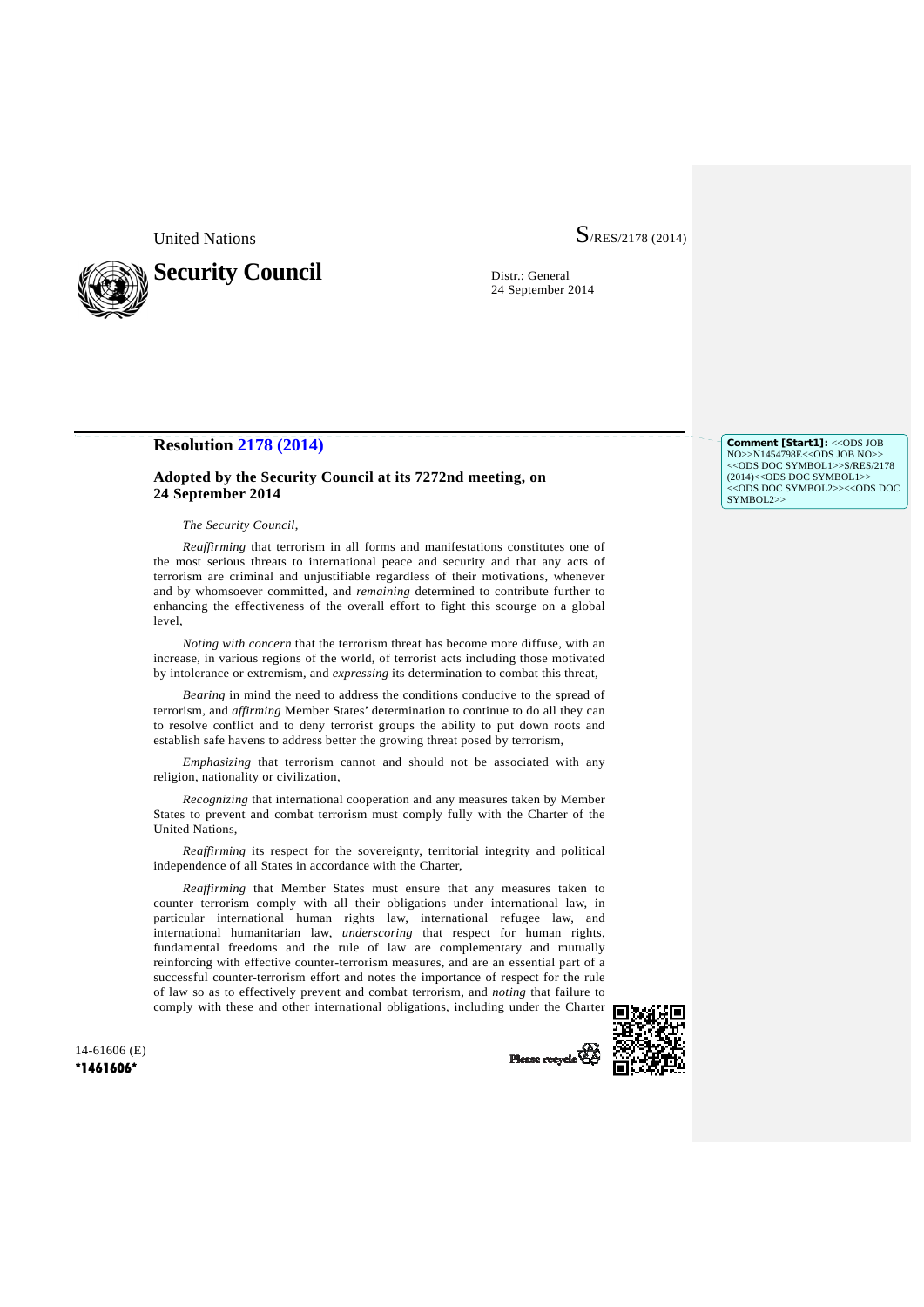of the United Nations, is one of the factors contributing to increased radicalization and fosters a sense of impunity,

*Expressing grave concern* over the acute and growing threat posed by foreign terrorist fighters, namely individuals who travel to a State other than their States of residence or nationality for the purpose of the perpetration, planning, or preparation of, or participation in, terrorist acts or the providing or receiving of terrorist training, including in connection with armed conflict, and *resolving* to address this threat,

*Expressing* grave concern about those who attempt to travel to become foreign terrorist fighters,

*Concerned* that foreign terrorist fighters increase the intensity, duration and intractability of conflicts, and also may pose a serious threat to their States of origin, the States they transit and the States to which they travel, as well as States neighbouring zones of armed conflict in which foreign terrorist fighters are active and that are affected by serious security burdens, and *noting* that the threat of foreign terrorist fighters may affect all regions and Member States, even those far from conflict zones, and *expressing* grave concern that foreign terrorist fighters are using their extremist ideology to promote terrorism,

*Expressing concern* that international networks have been established by terrorists and terrorist entities among States of origin, transit and destination through which foreign terrorist fighters and the resources to support them have been channelled back and forth,

*Expressing* particular concern that foreign terrorist fighters are being recruited by and are joining entities such as the Islamic State in Iraq and the Levant (ISIL), the Al-Nusrah Front (ANF) and other cells, affiliates, splinter groups or derivatives of Al-Qaida, as designated by the Committee established pursuant to resolutions 1267 (1999) and 1989 (2011), *recognizing* that the foreign terrorist fighter threat includes, among others, individuals supporting acts or activities of Al-Qaida and its cells, affiliates, splinter groups, and derivative entities, including by recruiting for or otherwise supporting acts or activities of such entities, and *stressing* the urgent need to address this particular threat,

*Recognizing* that addressing the threat posed by foreign terrorist fighters requires comprehensively addressing underlying factors, including by preventing radicalization to terrorism, stemming recruitment, inhibiting foreign terrorist fighter travel, disrupting financial support to foreign terrorist fighters, countering violent extremism, which can be conducive to terrorism, countering incitement to terrorist acts motivated by extremism or intolerance, promoting political and religious tolerance, economic development and social cohesion and inclusiveness, ending and resolving armed conflicts, and facilitating reintegration and rehabilitation,

*Recognizing also* that terrorism will not be defeated by military force, law enforcement measures, and intelligence operations alone, and *underlining* the need to address the conditions conducive to the spread of terrorism, as outlined in Pillar I of the United Nations Global Counter-Terrorism Strategy (A/RES/60/288),

*Expressing* concern over the increased use by terrorists and their supporters of communications technology for the purpose of radicalizing to terrorism, recruiting and inciting others to commit terrorist acts, including through the internet, and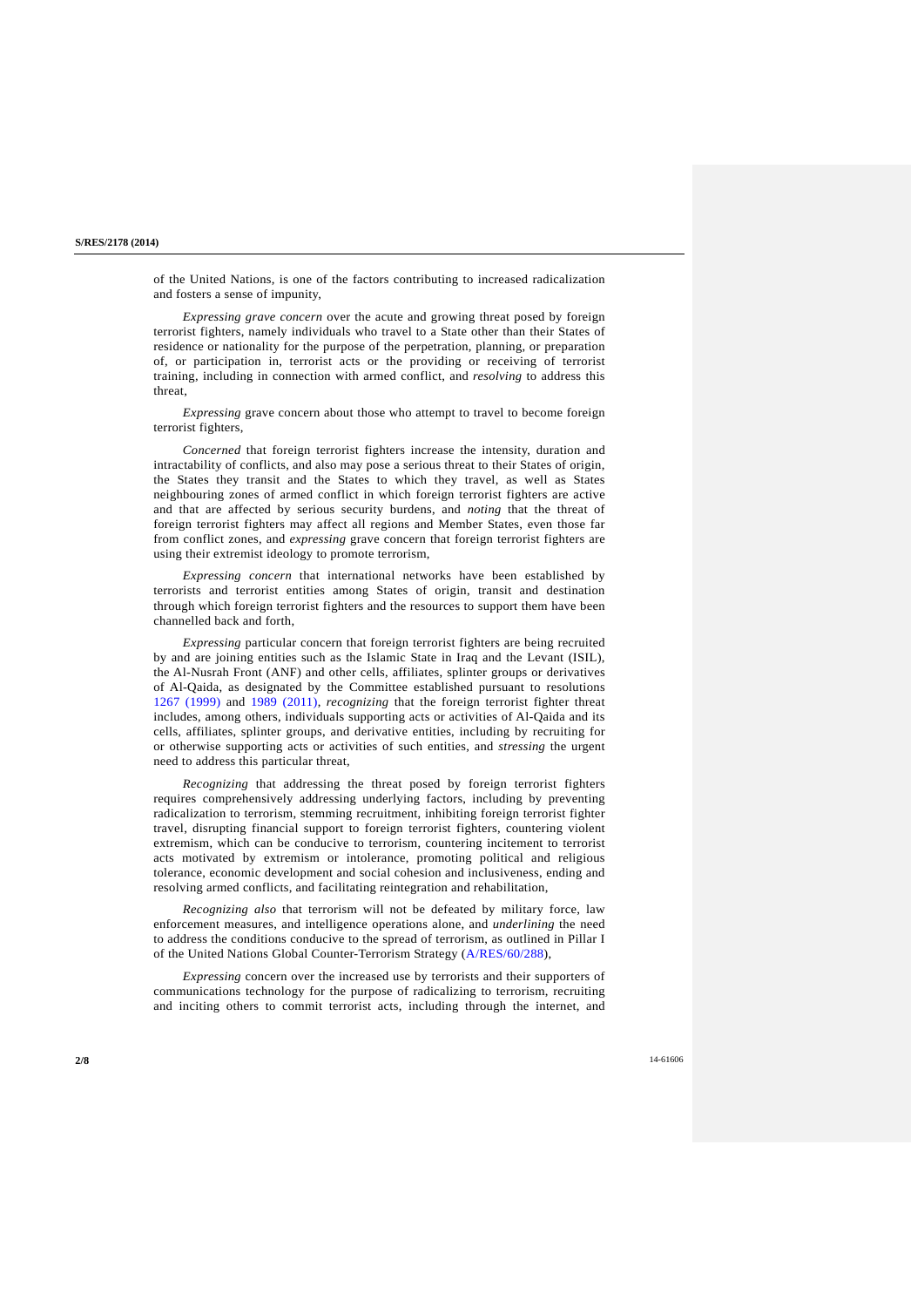financing and facilitating the travel and subsequent activities of foreign terrorist fighters, and *underlining* the need for Member States to act cooperatively to prevent terrorists from exploiting technology, communications and resources to incite support for terrorist acts, while respecting human rights and fundamental freedoms and in compliance with other obligations under international law,

*Noting* with appreciation the activities undertaken in the area of capacity building by United Nations entities, in particular entities of the Counter-Terrorism Implementation Task Force (CTITF), including the United Nations Office of Drugs and Crime (UNODC) and the United Nations Centre for Counter-Terrorism (UNCCT), and also the efforts of the Counter Terrorism Committee Executive Directorate (CTED) to facilitate technical assistance, specifically by promoting engagement between providers of capacity-building assistance and recipients, in coordination with other relevant international, regional and subregional organizations, to assist Member States, upon their request, in implementation of the United Nations Global Counter-Terrorism Strategy,

*Noting* recent developments and initiatives at the international, regional and subregional levels to prevent and suppress international terrorism, and *noting* the work of the Global Counterterrorism Forum (GCTF), in particular its recent adoption of a comprehensive set of good practices to address the foreign terrorist fighter phenomenon, and its publication of several other framework documents and good practices, including in the areas of countering violent extremism, criminal justice, prisons, kidnapping for ransom, providing support to victims of terrorism, and community-oriented policing, to assist interested States with the practical implementation of the United Nations counter-terrorism legal and policy framework and to complement the work of the relevant United Nations counter-terrorism entities in these areas,

*Noting* with appreciation the efforts of INTERPOL to address the threat posed by foreign terrorist fighters, including through global law enforcement information sharing enabled by the use of its secure communications network, databases, and system of advisory notices, procedures to track stolen, forged identity papers and travel documents, and INTERPOL's counter-terrorism fora and foreign terrorist fighter programme,

*Having regard to and highlighting* the situation of individuals of more than one nationality who travel to their states of nationality for the purpose of the perpetration, planning, preparation of, or participation in, terrorist acts or the providing or receiving of terrorist training, and *urging* States to take action, as appropriate, in compliance with their obligations under their domestic law and international law, including international human rights law,

*Calling* upon States to ensure, in conformity with international law, in particular international human rights law and international refugee law, that refugee status is not abused by the perpetrators, organizers or facilitators of terrorist acts, including by foreign terrorist fighters,

*Reaffirming* its call upon all States to become party to the international counter-terrorism conventions and protocols as soon as possible, whether or not they are a party to regional conventions on the matter, and to fully implement their obligations under those to which they are a party,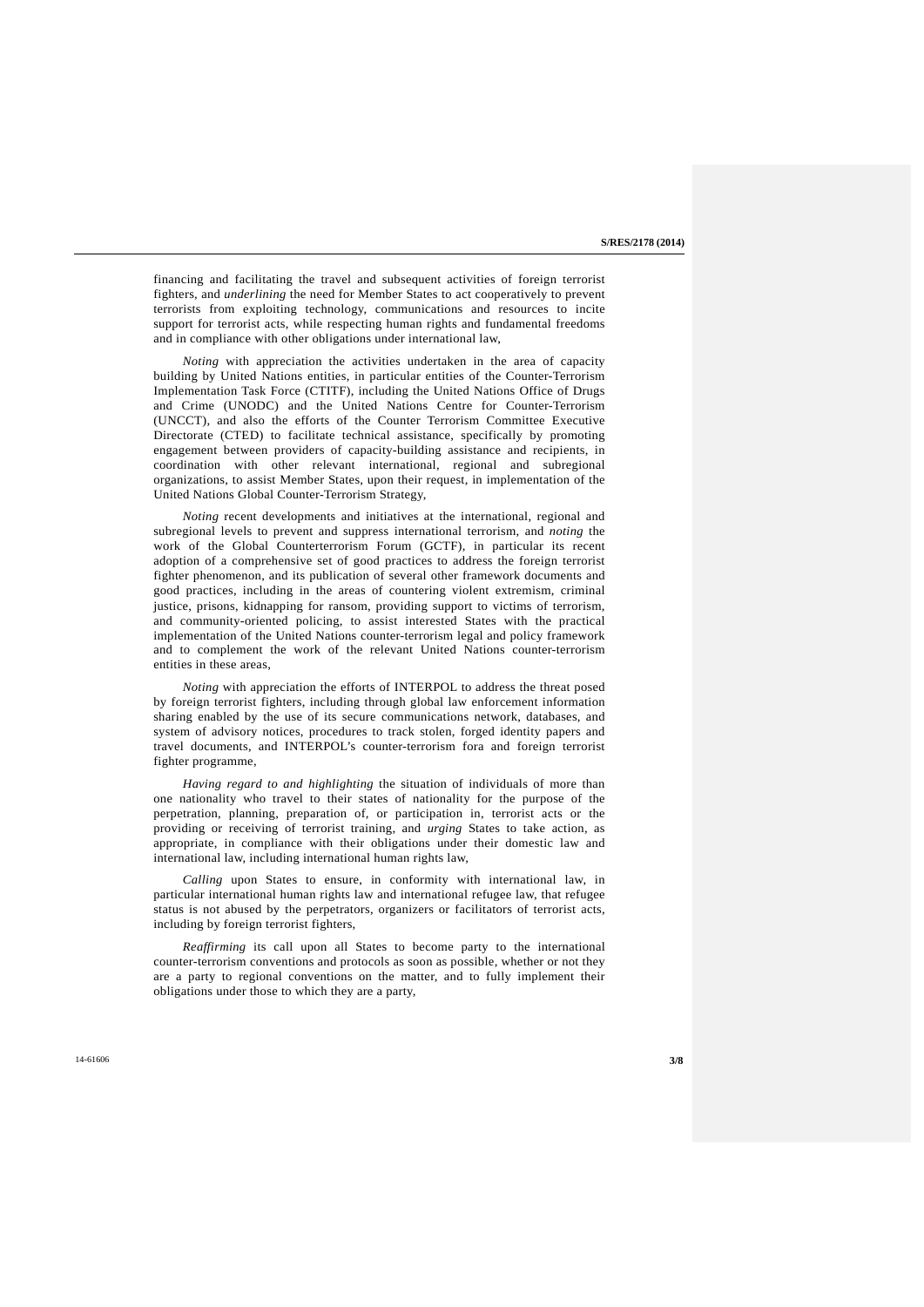#### **S/RES/2178 (2014)**

*Noting* the continued threat to international peace and security posed by terrorism, and *affirming* the need to combat by all means, in accordance with the Charter of the United Nations, threats to international peace and security caused by terrorist acts, including those perpetrated by foreign terrorist fighters,

*Acting* under Chapter VII of the Charter of the United Nations,

 1. *Condemns* the violent extremism, which can be conducive to terrorism, sectarian violence, and the commission of terrorist acts by foreign terrorist fighters, and *demands* that all foreign terrorist fighters disarm and cease all terrorist acts and participation in armed conflict;

 2. *Reaffirms* that all States shall prevent the movement of terrorists or terrorist groups by effective border controls and controls on issuance of identity papers and travel documents, and through measures for preventing counterfeiting, forgery or fraudulent use of identity papers and travel documents, *underscores*, in this regard, the importance of addressing, in accordance with their relevant international obligations, the threat posed by foreign terrorist fighters, and *encourages* Member States to employ evidence-based traveller risk assessment and screening procedures including collection and analysis of travel data, without resorting to profiling based on stereotypes founded on grounds of discrimination prohibited by international law;

 3. *Urges* Member States, in accordance with domestic and international law, to intensify and accelerate the exchange of operational information regarding actions or movements of terrorists or terrorist networks, including foreign terrorist fighters, especially with their States of residence or nationality, through bilateral or multilateral mechanisms, in particular the United Nations;

 4. *Calls upon* all Member States, in accordance with their obligations under international law, to cooperate in efforts to address the threat posed by foreign terrorist fighters, including by preventing the radicalization to terrorism and recruitment of foreign terrorist fighters, including children, preventing foreign terrorist fighters from crossing their borders, disrupting and preventing financial support to foreign terrorist fighters, and developing and implementing prosecution, rehabilitation and reintegration strategies for returning foreign terrorist fighters;

 5. *Decides* that Member States shall, consistent with international human rights law, international refugee law, and international humanitarian law, prevent and suppress the recruiting, organizing, transporting or equipping of individuals who travel to a State other than their States of residence or nationality for the purpose of the perpetration, planning, or preparation of, or participation in, terrorist acts or the providing or receiving of terrorist training, and the financing of their travel and of their activities;

 6. *Recalls* its decision, in resolution 1373 (2001), that all Member States shall ensure that any person who participates in the financing, planning, preparation or perpetration of terrorist acts or in supporting terrorist acts is brought to justice, and *decides* that all States shall ensure that their domestic laws and regulations establish serious criminal offenses sufficient to provide the ability to prosecute and to penalize in a manner duly reflecting the seriousness of the offense:

 (a) their nationals who travel or attempt to travel to a State other than their States of residence or nationality, and other individuals who travel or attempt to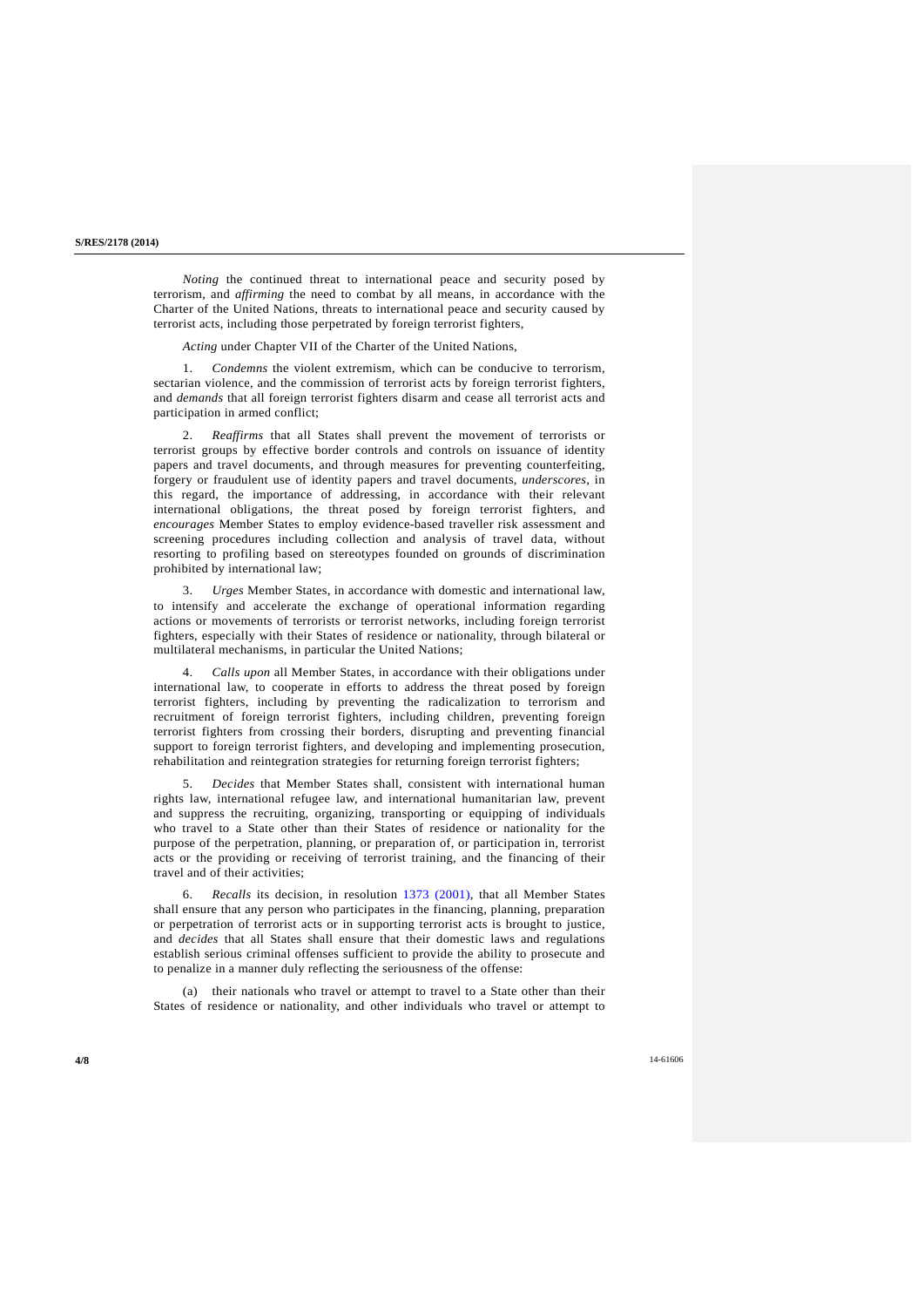travel from their territories to a State other than their States of residence or nationality, for the purpose of the perpetration, planning, or preparation of, or participation in, terrorist acts, or the providing or receiving of terrorist training;

 (b) the wilful provision or collection, by any means, directly or indirectly, of funds by their nationals or in their territories with the intention that the funds should be used, or in the knowledge that they are to be used, in order to finance the travel of individuals who travel to a State other than their States of residence or nationality for the purpose of the perpetration, planning, or preparation of, or participation in, terrorist acts or the providing or receiving of terrorist training; and,

 (c) the wilful organization, or other facilitation, including acts of recruitment, by their nationals or in their territories, of the travel of individuals who travel to a State other than their States of residence or nationality for the purpose of the perpetration, planning, or preparation of, or participation in, terrorist acts or the providing or receiving of terrorist training;

 7. *Expresses* its strong determination to consider listing pursuant to resolution 2161 (2014) individuals, groups, undertakings and entities associated with Al-Qaida who are financing, arming, planning, or recruiting for them, or otherwise supporting their acts or activities, including through information and communications technologies, such as the internet, social media, or any other means;

 8. *Decides* that, without prejudice to entry or transit necessary in the furtherance of a judicial process, including in furtherance of such a process related to arrest or detention of a foreign terrorist fighter, Member States shall prevent the entry into or transit through their territories of any individual about whom that State has credible information that provides reasonable grounds to believe that he or she is seeking entry into or transit through their territory for the purpose of participating in the acts described in paragraph 6, including any acts or activities indicating that an individual, group, undertaking or entity is associated with Al-Qaida, as set out in paragraph 2 of resolution 2161 (2014), provided that nothing in this paragraph shall oblige any State to deny entry or require the departure from its territories of its own nationals or permanent residents;

 9. *Calls upon* Member States to require that airlines operating in their territories provide advance passenger information to the appropriate national authorities in order to detect the departure from their territories, or attempted entry into or transit through their territories, by means of civil aircraft, of individuals designated by the Committee established pursuant to resolutions 1267 (1999) and 1989 (2011) ("the Committee"), and further *calls upon* Member States to report any such departure from their territories, or such attempted entry into or transit through their territories, of such individuals to the Committee, as well as sharing this information with the State of residence or nationality, as appropriate and in accordance with domestic law and international obligations;

 10. *Stresses* the urgent need to implement fully and immediately this resolution with respect to foreign terrorist fighters, *underscores* the particular and urgent need to implement this resolution with respect to those foreign terrorist fighters who are associated with ISIL, ANF and other cells, affiliates, splinter groups or derivatives of Al-Qaida, as designated by the Committee, and *expresses* its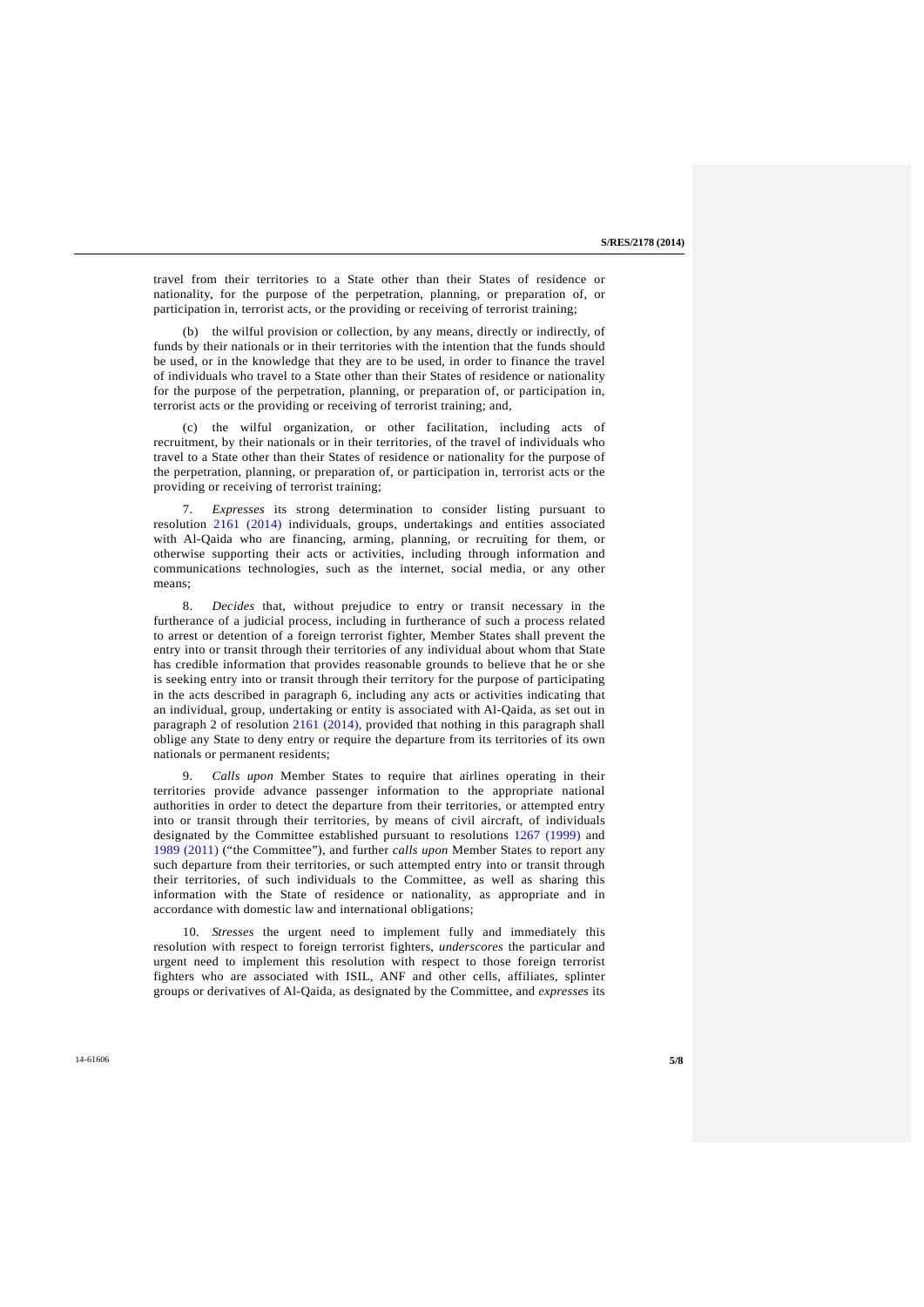#### **S/RES/2178 (2014)**

readiness to consider designating, under resolution 2161 (2014), individuals associated with Al-Qaida who commit the acts specified in paragraph 6 above;

#### *International Cooperation*

 11. *Calls upon* Member States to improve international, regional, and subregional cooperation, if appropriate through bilateral agreements, to prevent the travel of foreign terrorist fighters from or through their territories, including through increased sharing of information for the purpose of identifying foreign terrorist fighters, the sharing and adoption of best practices, and improved understanding of the patterns of travel by foreign terrorist fighters, and for Member States to act cooperatively when taking national measures to prevent terrorists from exploiting technology, communications and resources to incite support for terrorist acts, while respecting human rights and fundamental freedoms and in compliance with other obligations under international law;

 12. *Recalls* its decision in resolution 1373 (2001) that Member States shall afford one another the greatest measure of assistance in connection with criminal investigations or proceedings relating to the financing or support of terrorist acts, including assistance in obtaining evidence in their possession necessary for the proceedings, and *underlines* the importance of fulfilling this obligation with respect to such investigations or proceedings involving foreign terrorist fighters;

 13. *Encourages* Interpol to intensify its efforts with respect to the foreign terrorist fighter threat and to recommend or put in place additional resources to support and encourage national, regional and international measures to monitor and prevent the transit of foreign terrorist fighters, such as expanding the use of INTERPOL Special Notices to include foreign terrorist fighters;

 14. *Calls upon* States to help build the capacity of States to address the threat posed by foreign terrorist fighters, including to prevent and interdict foreign terrorist fighter travel across land and maritime borders, in particular the States neighbouring zones of armed conflict where there are foreign terrorist fighters, and *welcomes* and *encourages* bilateral assistance by Member States to help build such national capacity;

#### *Countering Violent Extremism in Order to Prevent Terrorism*

 15. *Underscores* that countering violent extremism, which can be conducive to terrorism, including preventing radicalization, recruitment, and mobilization of individuals into terrorist groups and becoming foreign terrorist fighters is an essential element of addressing the threat to international peace and security posed by foreign terrorist fighters, and *calls upon* Member States to enhance efforts to counter this kind of violent extremism;

 16. *Encourages* Member States to engage relevant local communities and non-governmental actors in developing strategies to counter the violent extremist narrative that can incite terrorist acts, address the conditions conducive to the spread of violent extremism, which can be conducive to terrorism, including by empowering youth, families, women, religious, cultural and education leaders, and all other concerned groups of civil society and adopt tailored approaches to countering recruitment to this kind of violent extremism and promoting social inclusion and cohesion;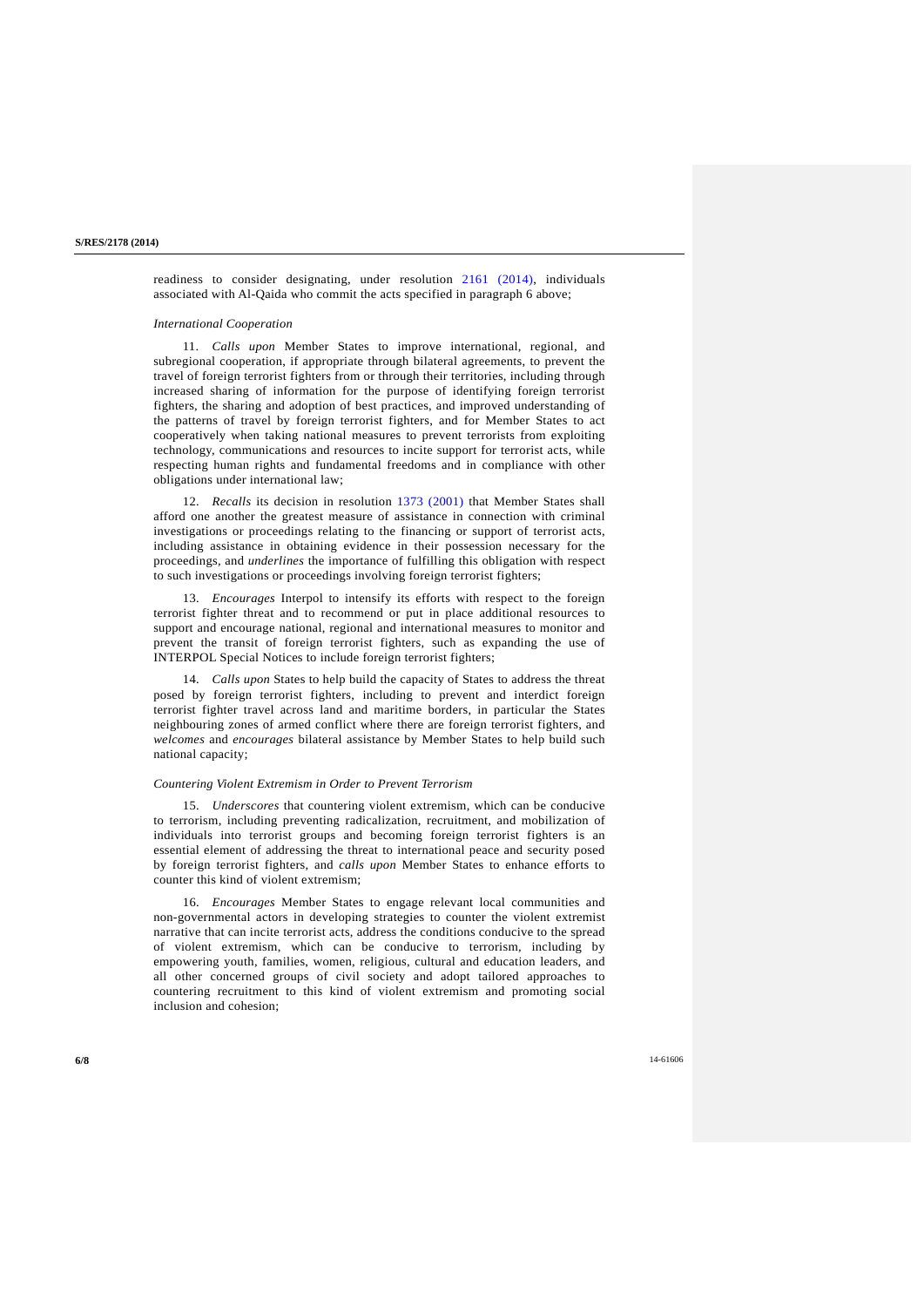17. *Recalls* its decision in paragraph 14 of resolution 2161 (2014) with respect to improvised explosive devices (IEDs) and individuals, groups, undertakings and entities associated with Al-Qaida, and *urges* Member States, in this context, to act cooperatively when taking national measures to prevent terrorists from exploiting technology, communications and resources, including audio and video, to incite support for terrorist acts, while respecting human rights and fundamental freedoms and in compliance with other obligations under international law;

 18. *Calls upon* Member States to cooperate and consistently support each other's efforts to counter violent extremism, which can be conducive to terrorism, including through capacity building, coordination of plans and efforts, and sharing lessons learned;

 19. *Emphasizes* in this regard the importance of Member States' efforts to develop non-violent alternative avenues for conflict prevention and resolution by affected individuals and local communities to decrease the risk of radicalization to terrorism, and of efforts to promote peaceful alternatives to violent narratives espoused by foreign terrorist fighters, and *underscores* the role education can play in countering terrorist narratives;

#### *United Nations Engagement on the Foreign Terrorist Fighter Threat*

 20. *Notes* that foreign terrorist fighters and those who finance or otherwise facilitate their travel and subsequent activities may be eligible for inclusion on the Al-Qaida Sanctions List maintained by the Committee pursuant to resolutions 1267 (1999) and 1989 (2011) where they participate in the financing, planning, facilitating, preparing, or perpetrating of acts or activities by, in conjunction with, under the name of, on behalf of, or in support of, Al-Qaida, supplying, selling or transferring arms and related materiel to, or recruiting for, or otherwise supporting acts or activities of Al-Qaida or any cell, affiliate, splinter group or derivative thereof, and *calls upon* States to propose such foreign terrorist fighters and those who facilitate or finance their travel and subsequent activities for possible designation;

 21. *Directs* the Committee established pursuant to resolution 1267 (1999) and 1989 (2011) and the Analytical Support and Sanctions Monitoring Team, in close cooperation with all relevant United Nations counter-terrorism bodies, in particular CTED, to devote special focus to the threat posed by foreign terrorist fighters recruited by or joining ISIL, ANF and all groups, undertakings and entities associated with Al-Qaida;

 22. *Encourages* the Analytical Support and Sanctions Monitoring Team to coordinate its efforts to monitor and respond to the threat posed by foreign terrorist fighters with other United Nations counter-terrorism bodies, in particular the CTITF;

 23. *Requests* the Analytical Support and Sanctions Monitoring Team, in close cooperation with other United Nations counter-terrorism bodies, to report to the Committee established pursuant to resolutions 1267 (1999) and 1989 (2011) within 180 days, and provide a preliminary oral update to the Committee within 60 days, on the threat posed by foreign terrorist fighters recruited by or joining ISIL, ANF and all groups, undertakings and entities associated with Al-Qaida, including: